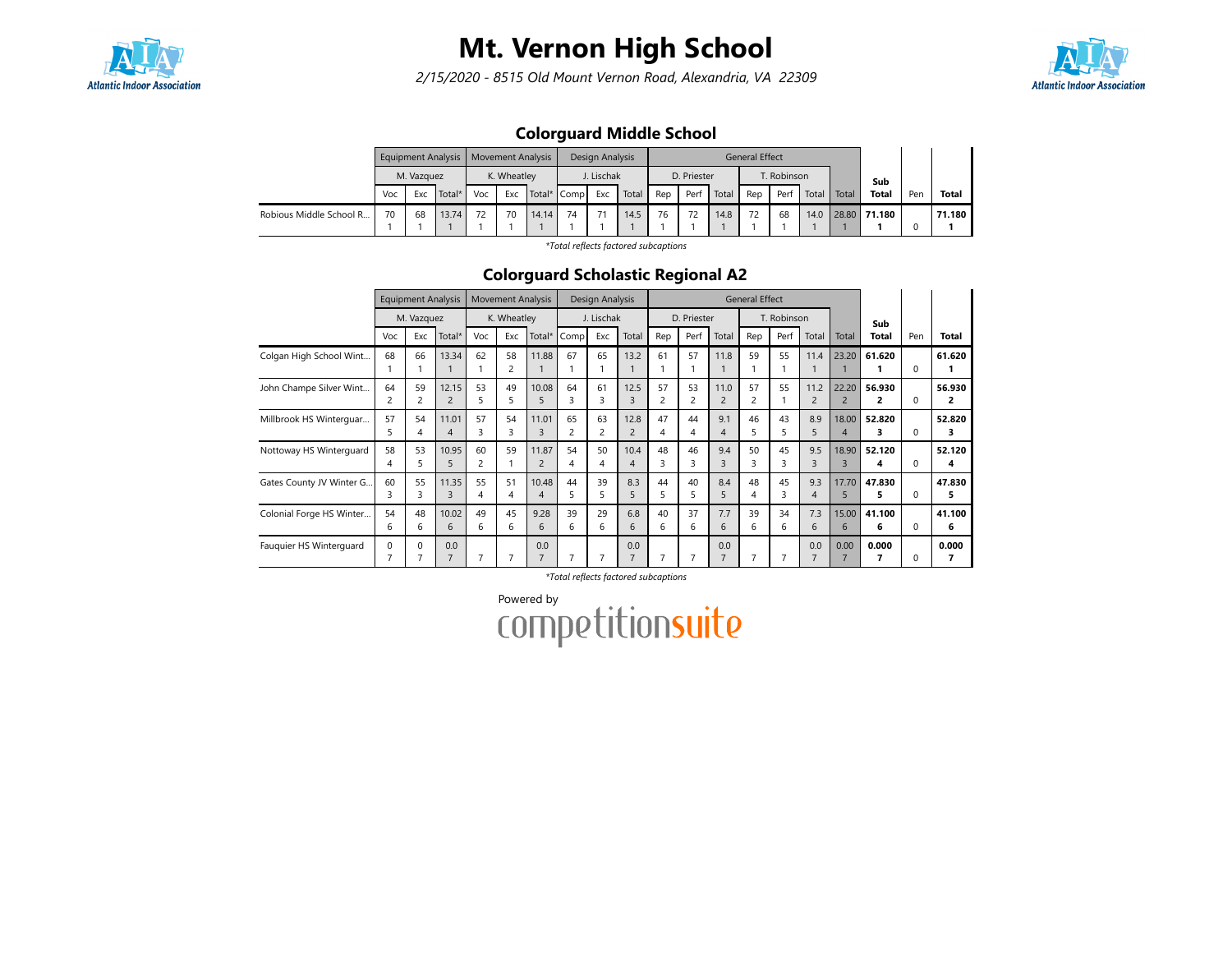

2/15/2020 - 8515 Old Mount Vernon Road, Alexandria, VA 22309



## Colorguard Scholastic Regional A1

|                              |                       | <b>Equipment Analysis</b> |                         |                      | <b>Movement Analysis</b> |                         |                       | Design Analysis      |                        |                       |                      |                        | <b>General Effect</b> |                      |                        |                         |                                    |                       |              |
|------------------------------|-----------------------|---------------------------|-------------------------|----------------------|--------------------------|-------------------------|-----------------------|----------------------|------------------------|-----------------------|----------------------|------------------------|-----------------------|----------------------|------------------------|-------------------------|------------------------------------|-----------------------|--------------|
|                              |                       | M. Vazquez                |                         |                      | K. Wheatley              |                         |                       | J. Lischak           |                        |                       | D. Priester          |                        |                       | T. Robinson          |                        |                         | Sub                                |                       |              |
|                              | Voc                   | Exc                       | Total*                  | Voc                  | Exc                      | Total*                  | Comp                  | Exc                  | Total                  | Rep                   | Perf                 | Total                  | Rep                   | Perf                 | Total                  | Total                   | <b>Total</b>                       | Pen                   | <b>Total</b> |
| Hanover County Combin        | 62<br>6               | 57<br>6                   | 11.75<br>6              | 71<br>2              | 65<br>3                  | 13.42<br>$\overline{2}$ | 79                    | 77<br>1              | 15.6<br>$\mathbf{1}$   | 77<br>1               | 74<br>1              | 15.1                   | 78                    | 74<br>1              | 15.2<br>$\mathbf{1}$   | 30.30                   | 71.070<br>1                        | 3                     | 71.070       |
| Potomac Senior HS Comb.      | 74                    | 70<br>1                   | 14.28<br>$\mathbf{1}$   | 67<br>4              | 64<br>4                  | 13.01<br>$\overline{4}$ | 65<br>3               | 64<br>2              | 12.9<br>$\overline{2}$ | 65<br>3               | 63<br>3              | 12.8<br>$\overline{3}$ | 66<br>2               | 63<br>2              | 12.9<br>$\overline{2}$ | 25.70<br>3              | 65.890<br>2                        | 3                     | 65.890<br>2  |
| Gates County Varsity Win     | 65<br>4               | 61<br>4                   | 12.48<br>$\overline{4}$ | 66<br>5              | 62<br>5                  | 12.68<br>5              | 66<br>2               | 62<br>3              | 12.8<br>$\overline{3}$ | 68<br>$\overline{c}$  | 65<br>$\overline{2}$ | 13.3<br>$\overline{c}$ | 65<br>3               | 62<br>3              | 12.7<br>$\overline{3}$ | 26.00<br>$\overline{2}$ | 63.960<br>3                        | 3                     | 63.960<br>3  |
| <b>Bruton HS Winterquard</b> | 70<br>$\overline{2}$  | 66<br>$\overline{c}$      | 13.48<br>$\overline{2}$ | 73<br>1              | 70<br>1                  | 14.21                   | 62<br>5               | 59<br>4              | 12.1<br>$\overline{4}$ | 52<br>9               | 49<br>9              | 10.1<br>$\mathsf{q}$   | 56<br>6               | 53<br>5              | 10.9<br>6              | 21.00<br>$\overline{7}$ | 60.790<br>4                        | 3                     | 60.790<br>4  |
| McLean HS Silver Winter      | 69<br>₹               | 62<br>3                   | 12.89<br>3              | 69<br>3              | 66<br>$\overline{c}$     | 13.41<br>3              | 53<br>8               | 50<br>8              | 10.3<br>8              | 56<br>6               | 54<br>6              | 11.0<br>6              | 53<br>8               | 49<br>8              | 10.2<br>8              | 21.20<br>6              | 57.800<br>5                        | 3                     | 57.800<br>5  |
| Park View HS Winterguard     | 64<br>5               | 60<br>5                   | 12.28<br>5              | 65<br>6              | 60<br>$\overline{7}$     | 12.35<br>$\overline{7}$ | 52<br>9               | 49<br>9              | 10.1<br>9              | 59<br>5               | 56<br>5              | 11.5<br>5              | 57<br>5               | 53<br>5              | 11.0<br>5              | 22.50<br>5              | 57.230<br>6                        | 0.2<br>1              | 57.030<br>6  |
| Chesterfield County Com      | 54<br>9               | 46<br>10                  | 9.76<br>9               | 58<br>10             | 55<br>10                 | 11.21<br>10             | 63<br>4               | 57<br>5              | 12.0<br>5              | 60<br>4               | 58<br>4              | 11.8<br>$\overline{4}$ | 61<br>4               | 57<br>4              | 11.8<br>$\overline{4}$ | 23.60<br>$\overline{4}$ | 56.570<br>$\overline{\phantom{a}}$ | 3                     | 56.570<br>7  |
| Oakton HS JV Winterguard     | 60<br>$\overline{7}$  | 56<br>$\overline{7}$      | 11.48<br>$\overline{7}$ | 64<br>$\overline{7}$ | 61<br>6                  | 12.41<br>6              | 55<br>$\overline{7}$  | 51<br>$\overline{7}$ | 10.6<br>$\overline{7}$ | 55<br>$\overline{7}$  | 51<br>$\overline{7}$ | 10.6<br>$\overline{7}$ | 54<br>$\overline{7}$  | 50<br>$\overline{7}$ | 10.4<br>$\overline{7}$ | 21.00<br>$\overline{7}$ | 55.490<br>8                        | 3                     | 55.490<br>8  |
| Herndon HS Winterquard       | 57<br>8               | 52<br>8                   | 10.75<br>8              | 59<br>9              | 56<br>9                  | 11.41<br>9              | 59<br>6               | 55<br>6              | 11.4<br>6              | 53<br>8               | 50<br>8              | 10.3<br>8              | 51<br>9               | 47<br>9              | 9.8<br>9               | 20.10<br>9              | 53.660<br>9                        | 3                     | 53.660<br>9  |
| Stone Bridge HS Winterg      | 50<br>10 <sup>2</sup> | 47<br>q                   | 9.61<br>10              | 61<br>8              | 57<br>8                  | 11.68<br>8              | 51<br>10 <sup>2</sup> | 48<br>10             | 9.9<br>10              | 51<br>10 <sup>2</sup> | 49<br>q              | 10.0<br>10             | 47<br>10              | 44<br>10             | 9.1<br>10              | 19.10<br>10             | 50.290<br>10                       | 0.1<br>$\overline{c}$ | 50.190<br>10 |

\*Total reflects factored subcaptions

## Colorguard Independent Regional A

|                        |     |            | Equipment Analysis   Movement Analysis |     |             |             |    | Design Analysis |       |     |             |       | <b>General Effect</b> |             |       |       |              |     |              |
|------------------------|-----|------------|----------------------------------------|-----|-------------|-------------|----|-----------------|-------|-----|-------------|-------|-----------------------|-------------|-------|-------|--------------|-----|--------------|
|                        |     | M. Vazquez |                                        |     | K. Wheatley |             |    | J. Lischak      |       |     | D. Priester |       |                       | T. Robinson |       |       | Sub          |     |              |
|                        | Voc | Exc        | Total*                                 | Voc | Exc         | Total* Comp |    | Exc             | Total | Rep | Perf        | Total | Rep                   | Perf        | Total | Total | <b>Total</b> | Pen | <b>Total</b> |
| UMW Enigma Winterguard | 67  | 64         | 13.01                                  | 68  | 65          | 13.21       | 66 | 65              | 13.1  | 54  | 53          | 10.7  | 52                    | 47          | 9.9   |       | 20.60 59.920 |     | 59.920       |
|                        |     |            |                                        |     |             |             |    |                 |       |     |             |       |                       |             |       |       |              |     |              |

\*Total reflects factored subcaptions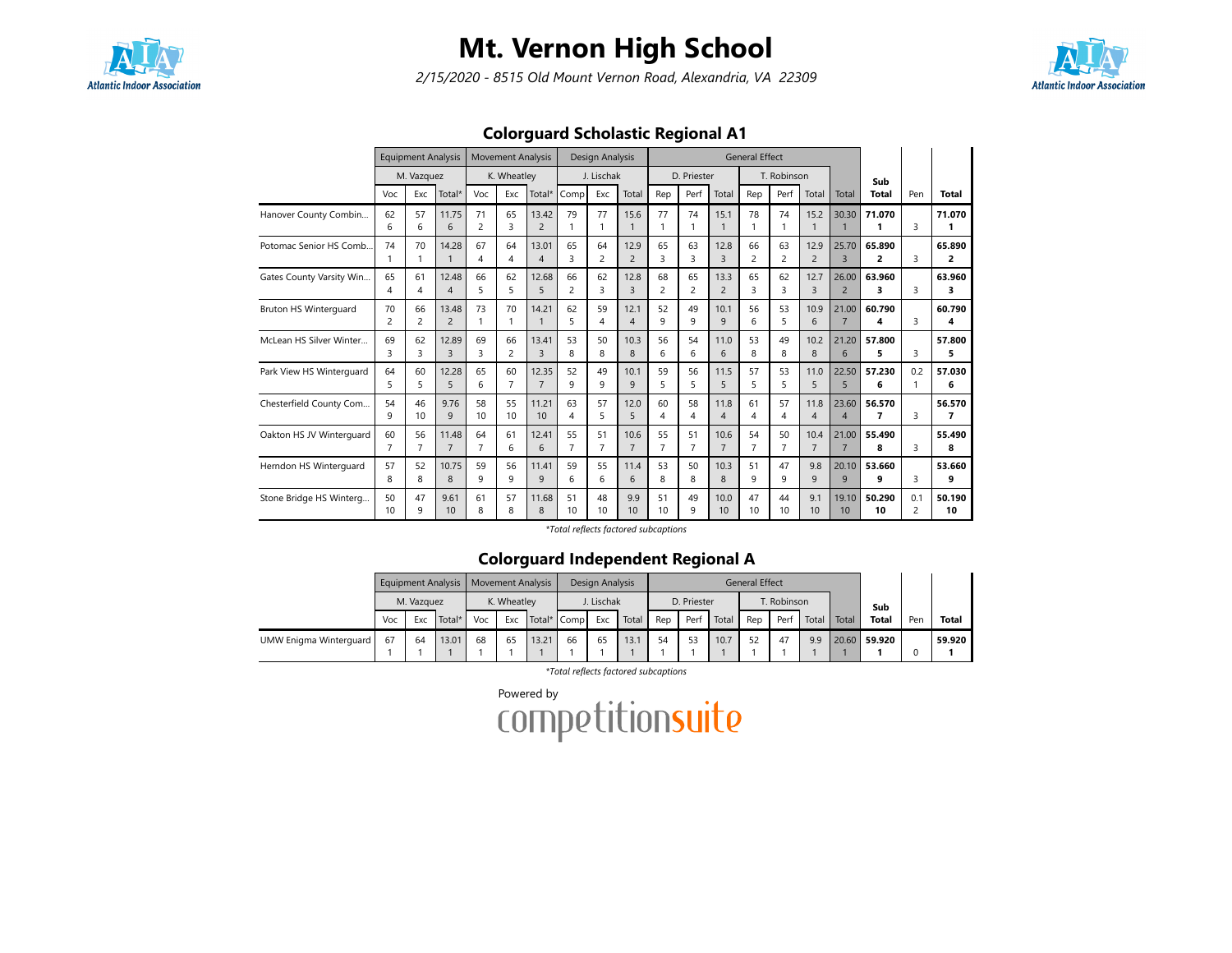

2/15/2020 - 8515 Old Mount Vernon Road, Alexandria, VA 22309



## Colorguard Scholastic A3

|                          |                      | <b>Equipment Analysis</b> |                         |         | <b>Movement Analysis</b> |                                  |                      | Design Analysis |                        |         |                      |                        | <b>General Effect</b> |             |                        |                         |             |     |              |
|--------------------------|----------------------|---------------------------|-------------------------|---------|--------------------------|----------------------------------|----------------------|-----------------|------------------------|---------|----------------------|------------------------|-----------------------|-------------|------------------------|-------------------------|-------------|-----|--------------|
|                          |                      | M. Vazquez                |                         |         | K. Wheatley              |                                  |                      | J. Lischak      |                        |         | D. Priester          |                        |                       | T. Robinson |                        |                         | Sub         |     |              |
|                          | Voc                  | Exc                       | Total*                  | Voc     | Exc                      | Total*                           | Comp                 | Exc             | Total                  | Rep     | Perf                 | Total                  | Rep                   | Perf        | Total                  | Total                   | Total       | Pen | Total        |
| Hanover HS Winter Guard  | 58<br>2              | 57                        | 11.47<br>$\overline{2}$ | 64      | 62                       | 12.54                            | 64                   | 63              | 12.7                   | 50<br>6 | 48<br>4              | 9.8<br>5               | 54                    | 51          | 10.5<br>$\overline{2}$ | 20.30<br>3              | 57.010      | 3   | 57.010       |
| Potomac Falls HS Winterg | 60                   | 56<br>2                   | 11.48                   | 61<br>2 | 58<br>2                  | 11.81<br>$\overline{2}$          | 53<br>4              | 52              | 10.5<br>4              | 52<br>4 | 50<br>3              | 10.2<br>3              | 52<br>4               | 48          | 10.0<br>4              | 20.20<br>4              | 53.990<br>2 | 3   | 53.990<br>2  |
| Orange County HS Winte   | 53<br>$\overline{4}$ | 46                        | 9.69<br>5               | 54<br>7 | 51<br>7                  | 10.41<br>$\overline{7}$          | 54<br>3              | 54              | 10.8<br>3              | 60      | 57                   | 11.7                   | 58                    | 54          | 11.2                   | 22.90                   | 53.800<br>з | 3   | 53.800<br>з  |
| Spotsylvania County Com  | 50<br>6              | 48                        | 9.74<br>4               | 58<br>5 | 57<br>3                  | 11.47<br>$\overline{4}$          | 63<br>$\overline{c}$ | 60<br>2         | 12.3<br>$\overline{2}$ | 49<br>7 | 47<br>6              | 9.6                    | 50<br>6               | 45<br>6     | 9.5<br>6               | 19.10<br>6              | 52.610<br>4 | 0.4 | 52.210<br>4  |
| Robinson Secondary Wint  | 49                   | 45<br>6                   | 9.28                    | 60<br>3 | 56<br>4                  | 11.48<br>$\overline{\mathbf{3}}$ | 49<br>6              | 47              | 9.6                    | 54<br>2 | 51<br>$\overline{c}$ | 10.5<br>$\overline{c}$ | 53<br>ς               | 50          | 10.3<br>3              | 20.80<br>$\overline{2}$ | 51.160<br>6 | 3   | 51.160<br>5. |
| North Stafford HS Winter | 55<br>3              | 51                        | 10.48<br>3              | 56<br>6 | 53<br>6                  | 10.81<br>6                       | 49<br>6              | 50<br>6         | 9.9<br>6               | 53<br>3 | 48<br>4              | 10.1<br>$\overline{4}$ | 52<br>4               | 47<br>5.    | 9.9<br>5               | 20.00<br>5              | 51.190<br>5 | 0.6 | 50.590<br>6  |
| James River High School  | 51<br>5              | 44                        | 9.29<br>6               | 59<br>4 | 55<br>5                  | 11.28<br>5                       | 52<br>5              | 51              | 10.3<br>5              | 51<br>5 | 46                   | 9.7<br>6               | 49                    | 44          | 9.3                    | 19.00                   | 49.870      | 3   | 49.870       |

\*Total reflects factored subcaptions

#### Colorguard Scholastic A2

|                          |         | <b>Equipment Analysis</b> |                         |         | <b>Movement Analysis</b> |            |         | Design Analysis |                        |         |             |                                 | <b>General Effect</b> |             |                        |                         |              |     |              |
|--------------------------|---------|---------------------------|-------------------------|---------|--------------------------|------------|---------|-----------------|------------------------|---------|-------------|---------------------------------|-----------------------|-------------|------------------------|-------------------------|--------------|-----|--------------|
|                          |         | M. Vazquez                |                         |         | K. Wheatley              |            |         | J. Lischak      |                        |         | D. Priester |                                 |                       | T. Robinson |                        |                         | Sub          |     |              |
|                          | Voc     | Exc                       | Total*                  | Voc     | Exc                      | Total*     | Comp    | Exc             | Total                  | Rep     | Perf        | Total                           | Rep                   | Perf        | Total                  | Total                   | <b>Total</b> | Pen | <b>Total</b> |
| McLean HS Red Wintergu   | 74      | 70                        | 14.28                   | 69<br>4 | 65<br>4                  | 13.28<br>4 | 74      | 72              | 14.6                   | 68<br>3 | 66<br>ς     | 13.4<br>$\overline{\mathbf{3}}$ | 68                    | 65<br>3     | 13.3<br>3              | 26.70<br>$\overline{2}$ | 68.860       | 0   | 68.860       |
| Mt Vernon HS Winterguard | 67      | 65<br>۷                   | 13.14<br>$\overline{2}$ | 71<br>2 | 68<br>2                  | 13.81      | 71<br>3 | 70<br>3         | 14.1<br>3              | 70      | 68          | 13.8                            | 69                    | 66          | 13.5                   | 27.30                   | 68.350<br>2  | 0   | 68.350<br>2  |
| Oakton HS Winterguard    | 60      | 57<br>4                   | 11.61<br>4              | 70<br>3 | 66<br>3                  | 13.48<br>3 | 72      | 71<br>2         | 14.3<br>$\overline{c}$ | 69<br>2 | 67          | 13.6<br>$\overline{2}$          | 66<br>4               | 64<br>4     | 13.0<br>$\overline{4}$ | 26.60                   | 65.990<br>з  | 0   | 65.990<br>3  |
| Chantilly HS Charger Win | 64<br>3 | 61<br>3                   | 12.41<br>3              | 73      | 70                       | 14.21      | 64      | 64<br>4         | 12.8<br>4              | 65<br>4 | 62<br>4     | 12.7<br>4                       | 68<br>2               | 66          | 13.4<br>$\overline{2}$ | 26.10<br>4              | 65.520<br>4  |     | 65.520<br>4  |
| Woodbridge Senior HS W   | 56      | 53                        | 10.81<br>5              | 68<br>5 | 64<br>5                  | 13.08<br>5 | 62      | 61<br>5.        | 12.3<br>5              | 60<br>6 | 57<br>6     | 11.7<br>6                       | 61<br>5.              | 58<br>5     | 11.9<br>5              | 23.60<br>6              | 59.790<br>5  |     | 59.790<br>5  |
| Briar Woods HS Falconair | 54<br>6 | 50                        | 10.28<br>6              | 67<br>6 | 63<br>6                  | 12.88<br>6 | 59      | 57<br>6         | 11.6<br>6              | 62      | 60          | 12.2                            | 60<br>h               | 57<br>h     | 11.7<br>6              | 23.90                   | 58.660<br>6  |     | 58.660<br>6  |

\*Total reflects factored subcaptions

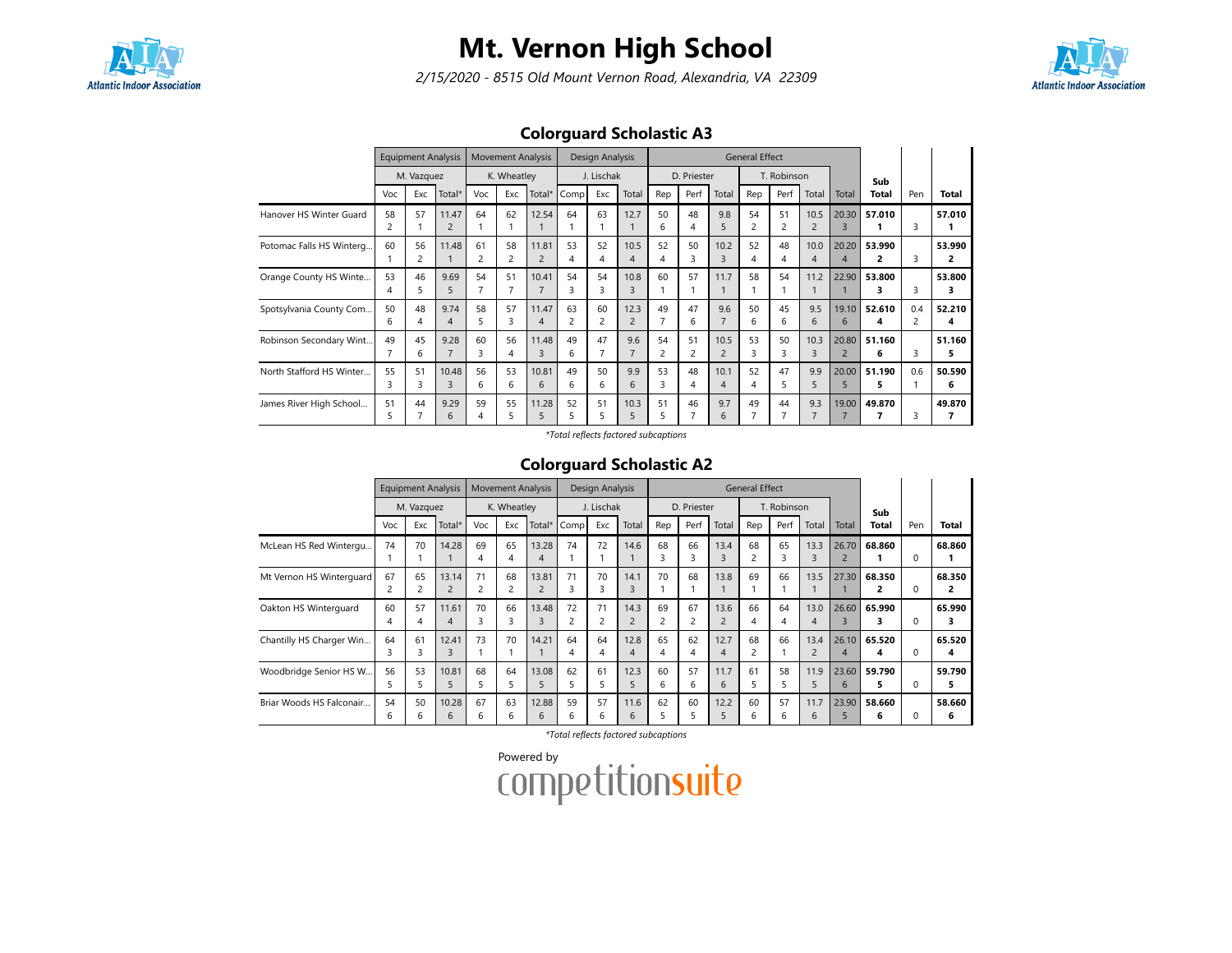

2/15/2020 - 8515 Old Mount Vernon Road, Alexandria, VA 22309



## Colorguard Scholastic A1

|                          |     |            | <b>Equipment Analysis</b> |     | <b>Movement Analysis</b> |       |             | Design Analysis |       |     |             |       | <b>General Effect</b> |             |       |       |              |      |              |
|--------------------------|-----|------------|---------------------------|-----|--------------------------|-------|-------------|-----------------|-------|-----|-------------|-------|-----------------------|-------------|-------|-------|--------------|------|--------------|
|                          |     | M. Vazquez |                           |     | K. Wheatley              |       |             | J. Lischak      |       |     | D. Priester |       |                       | T. Robinson |       |       | Sub          |      |              |
|                          | Voc | Exc        | Total*                    | Voc | Exc                      |       | Total* Comp | Exc             | Total | Rep | Perf        | Total | Rep                   | Perf        | Total | Total | <b>Total</b> | Pen  | <b>Total</b> |
| Hickory HS Winterguard   | 79  | 76         | 15.41                     | 77  | 74                       | 15.01 | 79          | 76              | 15.5  | 73  | 71          | 14.4  | 71                    | 69          | 14.0  |       | 28.40 74.320 |      | 74.320       |
|                          |     |            |                           |     |                          |       |             |                 |       |     |             |       |                       |             |       |       |              |      |              |
| Colonial Heights HS Conc | 67  | 62         | 12.75                     | 74  | 69                       | 14.15 | 69          | 67              | 13.6  | 69  | 68          | 13.7  | 70                    | 67          | 13.7  |       | 27.40 67.900 | 7. ا | 66.200       |
|                          |     |            |                           |     |                          |       |             |                 |       |     |             |       |                       |             |       |       |              |      |              |

\*Total reflects factored subcaptions

### Colorguard Independent A

|                     |     |            | Equipment Analysis   Movement Analysis |     |             |             | Design Analysis |       |     |             |       | <b>General Effect</b> |             |       |       |              |     |       |
|---------------------|-----|------------|----------------------------------------|-----|-------------|-------------|-----------------|-------|-----|-------------|-------|-----------------------|-------------|-------|-------|--------------|-----|-------|
|                     |     | M. Vazguez |                                        |     | K. Wheatley |             | J. Lischak      |       |     | D. Priester |       |                       | T. Robinson |       |       | Sub          |     |       |
|                     | Voc | Exc        | Total*                                 | Voc | Exc         | Total* Comp | Exc             | Total | Rep | Perf        | Total | Rep                   | Perf        | Total | Total | <b>Total</b> | Pen | Total |
| Madison Independent |     |            | 0.0                                    |     |             | 0.0         |                 | 0.0   |     |             | 0.0   |                       |             | 0.0   | 0.00  | 0.000        |     | 0.000 |
|                     |     |            |                                        |     |             |             |                 |       |     |             |       |                       |             |       |       |              |     |       |

\*Total reflects factored subcaptions

† Placements reflect tiebreaker rule

### Winds Scholastic A

|                        |      | <b>Music Analysis</b> |      |                 | <b>Visual Analysis</b> |        |     | Overall Effect |      |              |     |        |
|------------------------|------|-----------------------|------|-----------------|------------------------|--------|-----|----------------|------|--------------|-----|--------|
|                        |      | G. Howarth            |      |                 | E. Martinez            |        |     | B. Jones       |      | Sub          |     |        |
|                        | Comp | Ach                   |      | Total* Comp Ach |                        | Total* | Rep | Comm Total*    |      | <b>Total</b> | Pen | Total  |
| Orange County HS Indoo | 74   | 70                    | 21.6 | 68              | 62                     | 19.5   | 64  | 61             | 25.0 | 66.100       |     | 66.100 |
|                        |      |                       |      |                 |                        |        |     |                |      |              |     |        |

\*Total reflects factored subcaptions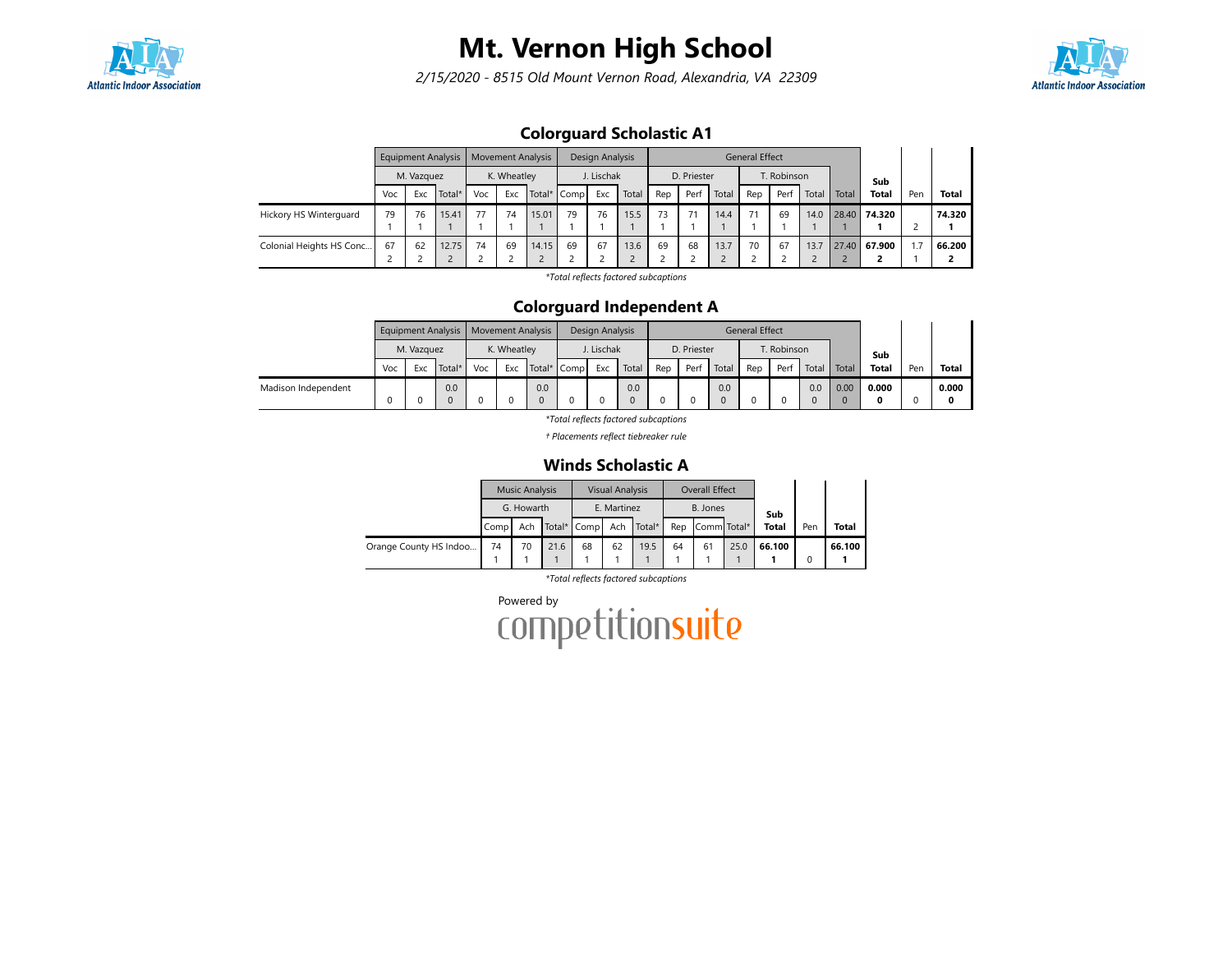

2/15/2020 - 8515 Old Mount Vernon Road, Alexandria, VA 22309



### Percussion Scholastic Concert A

|                            |      | Music      |                      |    | Artistry   |        |              |     |        |
|----------------------------|------|------------|----------------------|----|------------|--------|--------------|-----|--------|
|                            |      | G. Howarth |                      |    | D. Valadie |        | Sub          |     |        |
|                            | Comp |            | Perf   Total*   Prog |    | Ful        | Total* | <b>Total</b> | Pen | Total  |
| First Colonial High School | 77   | 70         | 36.4                 | 82 | 77         | 39.5   | 75.900       |     | 75.900 |

\*Total reflects factored subcaptions

### Percussion Scholastic Concert Open

|                         |      | Music      |             |      | Artistry   |        |              |          |              |
|-------------------------|------|------------|-------------|------|------------|--------|--------------|----------|--------------|
|                         |      | G. Howarth |             |      | D. Valadie |        | Sub          |          |              |
|                         | Comp |            | Perf Total* | Prog | Ful        | Total* | <b>Total</b> | Pen      | <b>Total</b> |
| Hickory High School Con | 71   | 70         | 35.2        | 83   | 79         | 40.3   | 75.500       | $\Omega$ | 75.500       |

\*Total reflects factored subcaptions

### Percussion Scholastic Regional A

|                           |         | <b>Music</b> |                        |                      | Effect - Music |                         |                      | Visual               |                        |         | Effect - Visual      |                        |             |                |             |
|---------------------------|---------|--------------|------------------------|----------------------|----------------|-------------------------|----------------------|----------------------|------------------------|---------|----------------------|------------------------|-------------|----------------|-------------|
|                           |         | G. Howarth   |                        |                      | D. Valadie     |                         |                      | E. Martinez          |                        |         | B. Jones             |                        | Sub         |                |             |
|                           | Comp    | Perf         | Total*                 | Ovr                  | Mus            | Total*                  | Comp                 | Perf                 | Total                  | Ovr     | Vis                  | Total                  | Total       | Pen            | Total       |
| Massaponax HS Combine     | 81<br>1 | 78           | 23.7                   | 82                   | 84             | 24.9                    | 82                   | 80                   | 16.2                   | 81      | 84                   | 16.5<br>1              | 81.300      | 2              | 81.300<br>1 |
| Osbourn High School Per   | 79<br>2 | 76<br>2      | 23.1<br>$\overline{2}$ | 72<br>5              | 77<br>3        | 22.35<br>4              | 74<br>4              | 70<br>3              | 14.4<br>4              | 70<br>4 | 76<br>$\overline{c}$ | 14.6<br>3              | 74.450<br>2 | 2              | 74.450<br>2 |
| James River High School   | 77<br>3 | 74<br>3      | 22.5<br>3              | 77<br>$\overline{c}$ | 75<br>4        | 22.8<br>$\overline{2}$  | 77<br>$\overline{c}$ | 70<br>3              | 14.7<br>3              | 66<br>6 | 71<br>4              | 13.7<br>5              | 73.700<br>3 | 2              | 73.700<br>3 |
| Millbrook HS Percussion ( | 75<br>4 | 72<br>4      | 21.9<br>4              | 73<br>4              | 78<br>2        | 22.65<br>3              | 71<br>6              | 69<br>5              | 14.0<br>5              | 74<br>2 | 74<br>3              | 14.8<br>$\overline{c}$ | 73.350<br>4 | 2              | 73.350<br>4 |
| Powhatan HS JV Percussion | 74<br>5 | 68<br>6      | 21.0<br>6              | 75<br>3              | 73<br>5        | 22.2<br>5               | 72<br>5              | 66<br>6              | 13.8<br>6              | 72<br>3 | 70<br>5              | 14.2<br>4              | 71.200<br>5 | 0.1            | 71.100<br>5 |
| Briar Woods HS Percussion | 70<br>7 | 71<br>5      | 21.2<br>5              | 70<br>6              | 72<br>6        | 21.3<br>6               | 76<br>3              | 72<br>$\overline{c}$ | 14.8<br>$\overline{2}$ | 68<br>5 | 61<br>7              | 12.9<br>6              | 70.200<br>6 | 2              | 70.200<br>6 |
| Hayfield Secondary Indoo  | 71<br>6 | 65<br>7      | 20.1<br>$\overline{7}$ | 66<br>$\overline{7}$ | 71<br>7        | 20.55<br>$\overline{7}$ | 62                   | 56                   | 11.8<br>$\overline{7}$ | 62<br>7 | 65<br>6              | 12.7<br>7              | 65.150<br>7 | $\overline{c}$ | 65.150<br>7 |

\*Total reflects factored subcaptions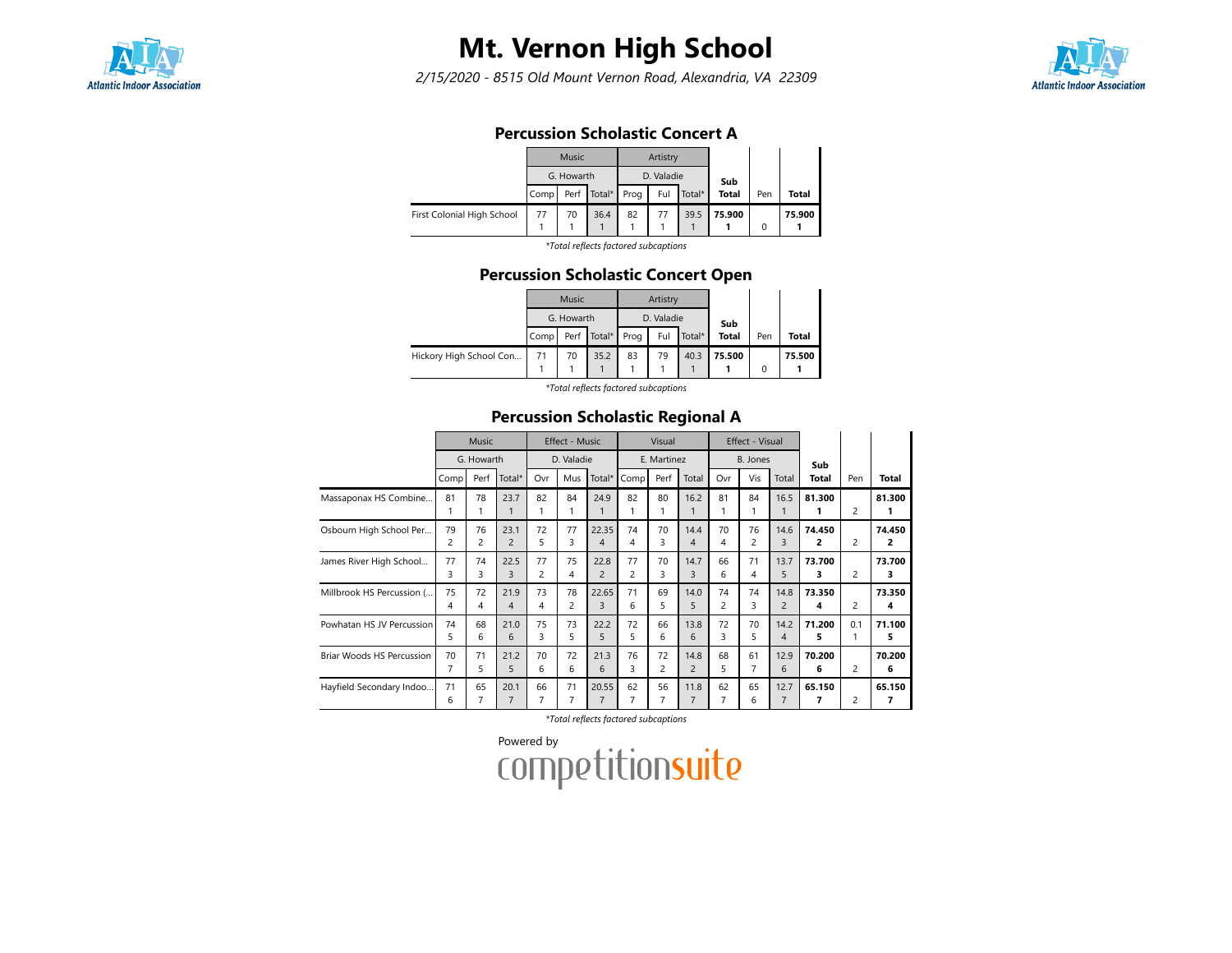

2/15/2020 - 8515 Old Mount Vernon Road, Alexandria, VA 22309



### Percussion Scholastic A

|                           | <b>Music</b>         |          |                        | Effect - Music       |                      |                         | Visual               |         |                        | Effect - Visual      |         |                        |             |          |             |
|---------------------------|----------------------|----------|------------------------|----------------------|----------------------|-------------------------|----------------------|---------|------------------------|----------------------|---------|------------------------|-------------|----------|-------------|
|                           | G. Howarth           |          | D. Valadie             |                      |                      | E. Martinez             |                      |         | B. Jones               |                      |         | Sub                    |             |          |             |
|                           | Comp                 | Perf     | Total*                 | Ovr                  | Mus                  | Total*                  | Comp                 | Perf    | Total                  | Ovr                  | Vis     | Total                  | Total       | Pen      | Total       |
| Thomas Jefferson HS Perc  | 79                   | 74<br>2  | 22.7<br>$\overline{2}$ | 79                   | 81                   | 24.0                    | 78                   | 74      | 15.2                   | 79                   | 82      | 16.1                   | 78.000      | $\Omega$ | 78.000      |
| Tuscarora HS Percussion   | 76<br>$\overline{c}$ | 76       | 22.8                   | 71<br>$\overline{c}$ | 74<br>$\overline{c}$ | 21.75<br>$\overline{2}$ | 70<br>3              | 68<br>2 | 13.8<br>$\overline{2}$ | 70<br>3              | 74<br>2 | 14.4<br>$\overline{2}$ | 72.750<br>2 | 0        | 72.750<br>2 |
| Ocean Lakes HS Percussion | 75<br>3              | 73<br>3  | 22.1<br>3              | 67<br>3              | 72<br>3              | 20.85<br>3              | 71<br>$\overline{2}$ | 66<br>4 | 13.7<br>3              | 72<br>$\overline{c}$ | 65<br>3 | 13.7<br>3              | 70.350<br>з | 0        | 70.350<br>3 |
| Woodgrove HS Percussion   | 73<br>4              | 71<br>4  | 21.5<br>4              | 66<br>$\overline{4}$ | 70<br>4              | 20.4<br>4               | 69<br>4              | 67<br>3 | 13.6<br>4              | 63<br>4              | 63<br>4 | 12.6<br>4              | 68.100<br>4 | 0        | 68.100<br>4 |
| Loudoun Valley HS Percus  | 67<br>5              | 64<br>5. | 19.5<br>5              | 62<br>5              | 63<br>5              | 18.75<br>5              | 60<br>5              | 54<br>5 | 11.4<br>5              | 58<br>5              | 62<br>5 | 12.0<br>5              | 61.650      | 0        | 61.650<br>5 |

\*Total reflects factored subcaptions

### Percussion Scholastic Open

|                          | <b>Music</b><br>G. Howarth |    |             | Effect - Music |    |      | Visual          |      |       | Effect - Visual |     |       |              |     |              |
|--------------------------|----------------------------|----|-------------|----------------|----|------|-----------------|------|-------|-----------------|-----|-------|--------------|-----|--------------|
|                          |                            |    |             | D. Valadie     |    |      | E. Martinez     |      |       | B. Jones        |     |       | Sub          |     |              |
|                          | Compl                      |    | Perf Total* | Ovr            |    |      | Mus Total* Comp | Perf | Total | Ovr             | Vis | Total | <b>Total</b> | Pen | <b>Total</b> |
| Powhatan HS Varsity Perc | 76                         | 73 | 22.2        | 71             | 75 | 21.9 | 78              | 76   | 15.4  | 62              | 68  | 13.0  | 72.500       |     | 72.500       |
|                          |                            |    |             |                |    |      |                 |      |       |                 |     |       |              |     |              |

\*Total reflects factored subcaptions

### Percussion Scholastic World

|                         | Music<br>G. Howarth |      |        | Effect - Music |    |                 | Visual      |      |       | Effect - Visual |     |       |              |     |              |
|-------------------------|---------------------|------|--------|----------------|----|-----------------|-------------|------|-------|-----------------|-----|-------|--------------|-----|--------------|
|                         |                     |      |        | D. Valadie     |    |                 | E. Martinez |      |       | B. Jones        |     |       | Sub          |     |              |
|                         | Compl               | Perf | Total* | Ovr            |    | Mus Total* Comp |             | Perf | Total | Ovr             | Vis | Total | <b>Total</b> | Pen | <b>Total</b> |
| Chantilly HS Percussion | 73                  | 70   | 21.3   | 64             | 68 | 19.8            | 68          | 62   | 13.0  | 59              | 64  | 12.3  | 66.400       |     | 66.400       |
|                         |                     |      |        |                |    |                 |             |      |       |                 |     |       |              |     |              |

\*Total reflects factored subcaptions